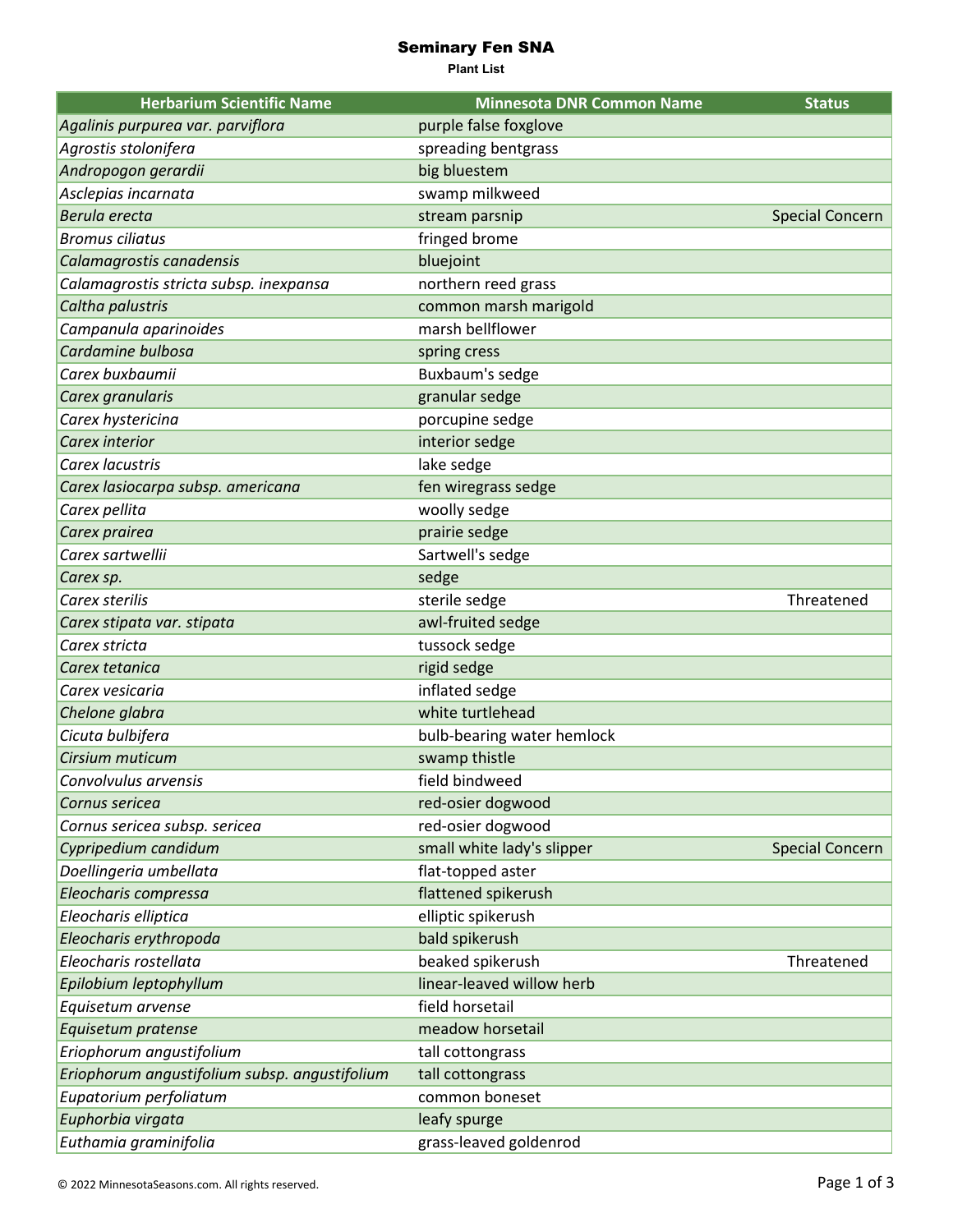## Seminary Fen SNA

**Plant List**

| <b>Herbarium Scientific Name</b>     | <b>Minnesota DNR Common Name</b> | <b>Status</b> |
|--------------------------------------|----------------------------------|---------------|
| Eutrochium maculatum                 | spotted Joe pye weed             |               |
| Eutrochium maculatum var. bruneri    | spotted Joe pye weed             |               |
| Galium labradoricum                  | labrador bedstraw                |               |
| Gentianopsis procera                 | lesser fringed gentian           |               |
| Gentianopsis virgata                 | lesser fringed gentian           |               |
| Gentianopsis virgata subsp. virgata  | lesser fringed gentian           |               |
| Glyceria striata                     | fowl manna grass                 |               |
| Helenium autumnale                   | autumn sneezeweed                |               |
| Helianthus giganteus                 | giant sunflower                  |               |
| Helianthus sp.                       | sunflower                        |               |
| Hypoxis hirsuta                      | yellow star-grass                |               |
| Impatiens capensis                   | spotted touch-me-not             |               |
| Liatris ligulistylis                 | northern plains blazing star     |               |
| Lilium michiganense                  | Michigan lily                    |               |
| Liparis loeselii                     | Loesel's twayblade               |               |
| Lobelia kalmii                       | Kalm's lobelia                   |               |
| Lobelia siphilitica var. siphilitica | great lobelia                    |               |
| Lycopus americanus                   | cut-leaved bugleweed             |               |
| Lycopus asper                        | rough bugleweed                  |               |
| Lycopus uniflorus                    | northern bugleweed               |               |
| Lysimachia quadriflora               | prairie loosestrife              |               |
| Lysimachia thyrsiflora               | tufted loosestrife               |               |
| Maianthemum stellatum                | starry false Solomon's seal      |               |
| Micranthes pensylvanica              | swamp saxifrage                  |               |
| Muhlenbergia glomerata               | clustered muhly grass            |               |
| Muhlenbergia richardsonis            | mat muhly grass                  |               |
| Nasturtium officinale                | small-leaved water cress         |               |
| Packera aurea                        | golden ragwort                   |               |
| Parnassia glauca                     | American grass-of-parnassus      |               |
| Pedicularis lanceolata               | swamp lousewort                  |               |
| Phalaris arundinacea                 | reed canary grass                |               |
| Phragmites australis                 | common reedgrass                 |               |
| Platanthera sp.                      | orchid                           |               |
| Poa pratensis                        | Kentucky bluegrass               |               |
| Prenanthes alba                      | white rattlesnakeroot            |               |
| Pycnanthemum virginianum             | Virginia mountain mint           |               |
| Rhamnus cathartica                   | common buckthorn                 |               |
| Rhamnus frangula                     | glossy buckthorn                 |               |
| Rhynchospora capillacea              | hair-like beak rush              | Threatened    |
| Rubus pubescens                      | dwarf raspberry                  |               |
| Rumex britannica                     | great water dock                 |               |
| Salix bebbiana                       | Bebb's willow                    |               |
| Salix candida                        | sage-leaved willow               |               |
| Salix discolor                       | pussy willow                     |               |
| Salix petiolaris                     | slender willow                   |               |
| Salix serissima                      | autumn willow                    |               |